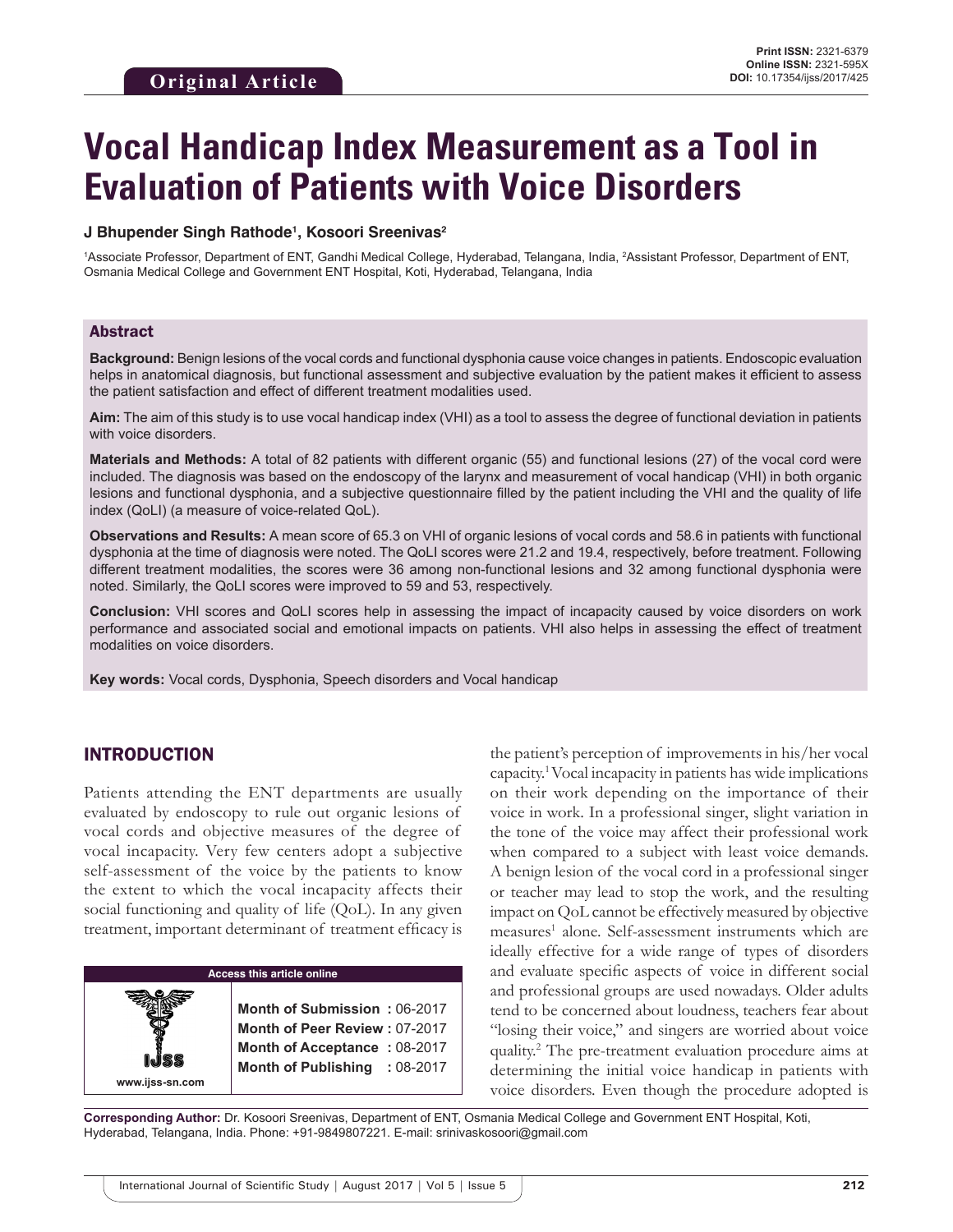not in law in the USA or UK, it includes a detailed study of clinical record, physical examination including objective measures of voice, and estimation of general and voicerelated QoL (VRQoL) using questionnaires such as the voice handicap index (VHI), the voice outcome survey, the voice symptoms scale, the VRQL index, and the QoL index (QoLI).1,3,4 Jacobson developed the currently used VHI in 1998<sup>5</sup> which are being widely used instruments for the evaluation of patient-perceived vocal incapacity. It consists of patient's self-report questionnaire having three subscales covering the functional, organic, and emotional aspects; each with 10 questions. It explores the effects of the voice disorder on daily activity; the organic subscale explores the patient's perception of the characteristics of his/her vocal production, and of laryngeal discomfort; the emotional subscale explores the patient's effective responses to the problem. The test is applicable to all types of vocal disorders and has been statistically validated. On the other hand, the guidelines for the evaluation of permanent impairment of the American Medical Association, in its sixth edition published in 2008, consider problems of voice and speech as a single problem.

## **Aim**

The aim of this study is to use vocal handicap as a tool to assess the degree of functional deviation in patients with voice disorders who use their voice as a profession.

# MATERIALS AND METHODS

A total of 82 patients attending the OPD of Government ENT Hospital, Koti, Hyderabad, attached to Osmania Medical College were included in the present study. The study period was between April 2013 and March 2015. An institutional ethical committee clearance was obtained before the commencement of the study.

## **Inclusion Criteria**

- 1. Patients aged above 20 years and below 57 years were included.
- 2. Patients of professional voice users were included.
- 3. Patients of both the sexes were included.
- 4. Patients with both organic lesions and functional dysphonia were included.

## **Exclusion Criteria**

- 1. Patients below 20 years and above 57 years were excluded.
- 2. Non-professional voice users were excluded.
- 3. Patients who have undergone minor or major laryngeal surgeries were excluded.
- 4. Patients with blunt injuries to the larynx were excluded.
- 5. Paralytic conditions of the larynx were excluded.

All the patients were elicited with detailed history, initial ENT examination, and video-laryngoscopy was performed. Laryngeal stroboscopy was performed in all the patients. The final diagnosis was based on the endoscopy of the larynx and measurement of vocal handicap index (VHI) in organic lesions and with a subjective questionnaire filled by the patient including the VHI and the QoLI (a measure of VRQL). All patients filled up a questionnaire in Telugu version of the VHI and the QoLI. The 30 questions on the VHI are answered on 5-point scales (0: Never, 1: Hardly ever, 2: Sometimes, 3: Almost always, and 4: Always). For each patient, the score was calculated on each of the three subscales and total score. The QoLI developed by Wilson *et al.*<sup>6</sup> comprises 6 questions designed to assess the participant's perceptions of symptom severity and effects on QoL; the questions are answered on 6-point scales (0: Never to 5: Always).

# OBSERVATIONS AND RESULTS

Among the 82 patients, 55 were found to have organic vocal cord lesions and 27 were with functional dysphonia. There were 49 male patients and remaining 33 were female (Table 1). The youngest patient was 20 years old, and the eldest patient was 56 years with a mean age of  $35.64 \pm 2.30$ . Among 55 organic disease patients of the vocal cords, 13 were in the age group of 20-35, 25 were in 36-41 years, and 17 were in 42-57 years age groups. Among 27 functional dysphonia patients of the vocal cords, 6 were in the age group of 20-35, 11 were in 36-41 years, and 10 were in 42-57 years age groups (Table 2). The mean age was  $39.12 \pm 2.20$  among the organic disease patients and the mean age was  $31.50 \pm 1.30$ in functional dysphonia patients. The different benign conditions of the vocal cords observed in the present study are illustrated in Table 3. The different functional dysphonia patients observed is illustrated in Table 4.

In both the groups of voice disorders, organic and functional dysphonia, the measurement of VHI indicated that most

| <b>Observation</b> | Non-functional diseases<br>of vocal cord $(n=55)$ | <b>Functional diseases</b><br>of vocal cord $(n=27)$ |  |
|--------------------|---------------------------------------------------|------------------------------------------------------|--|
| Male - 49          | 39                                                | 10                                                   |  |
| Female - 33        | 16                                                | 17                                                   |  |

## **Table 2: The age incidence (***n***=82)**

| Age<br>group (years) | <b>Non-functional diseases</b><br>of vocal cord $(n=55)$ | <b>Functional diseases</b><br>of vocal cord $(n=27)$ |
|----------------------|----------------------------------------------------------|------------------------------------------------------|
| 20-35                | 13                                                       | 06                                                   |
| $36-41$              | 25                                                       | 11                                                   |
| 42-57                | 17                                                       | 10                                                   |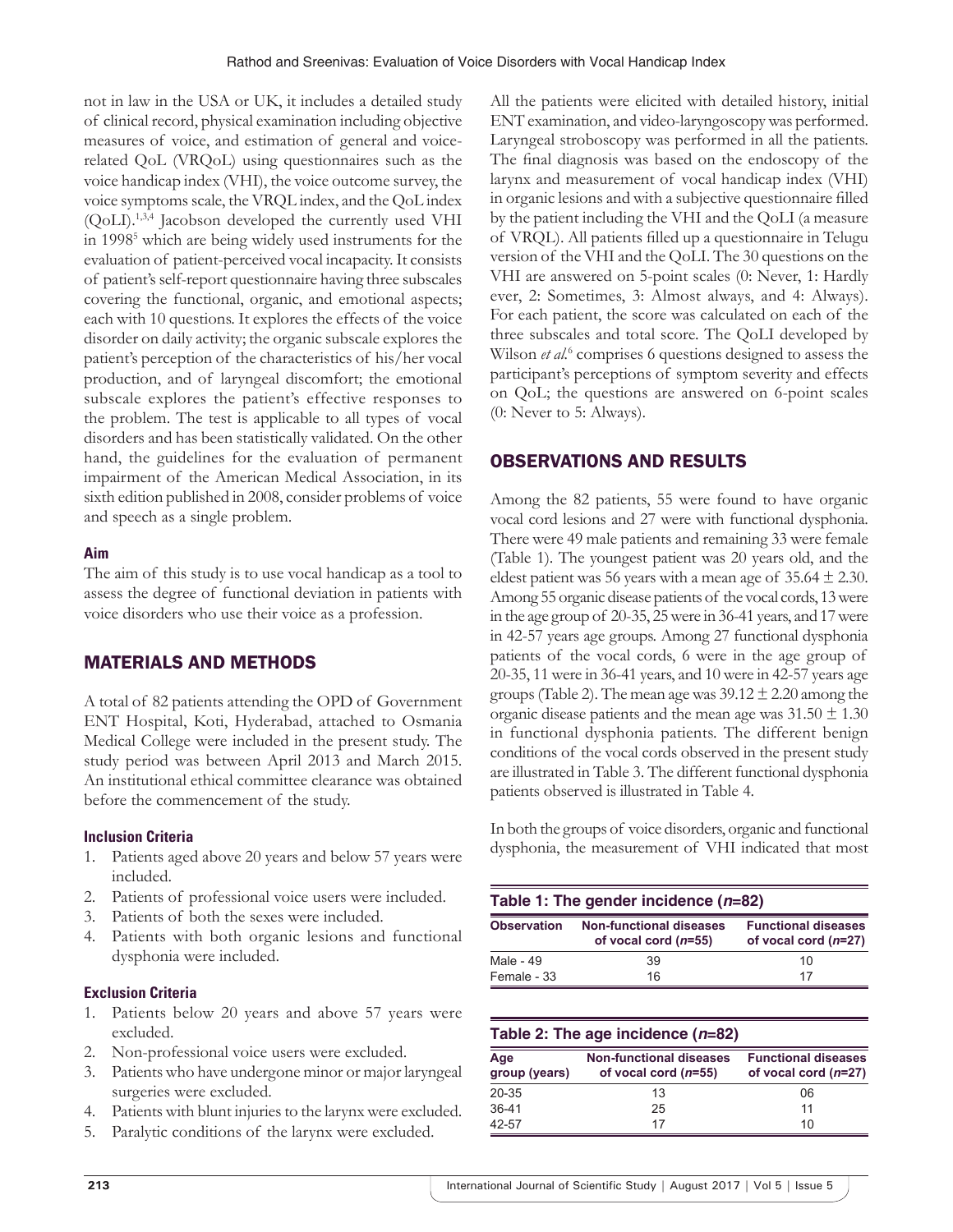patients show significant voice deficits on the functional, organic, and emotional subscales. In both groups of patients, the organic subscale showed gross affection, followed by the functional and then the emotional domains. Likewise, the QoLI indicated a marked effect of both pathologies on voice-related QoL, with a high proportion of patients complaining of symptoms associated with the vocal dysfunction (e.g. cough, need to clear throat, dry mouth, and odynophagia), with negative effects on QoL (Tables 5 and 6).

Following different treatment modalities, the scores were 36 among non-functional lesions and 32 among functional dysphonia were noted. Similarly, the QoLI scores were improved to 59 and 53, respectively.

## **Table 3: The incidence of different benign conditions of the vocal cords (***n***=55)**

| Benign conditions of vocal cords | Male $(n=39)$ | Female $(n=16)$ |
|----------------------------------|---------------|-----------------|
| Vocal nodules                    | 04            | 03              |
| Sulcus vocalis                   | 02            | 00              |
| Vocal polyp                      | 03            | 01              |
| Fibroma of the vocal cord        | 04            | 01              |
| Cyst of the vocal cord           | 02            | 01              |
| Fibroangiomas of the vocal cord  | 05            | 03              |
| Non-specific laryngitis          | 04            | 05              |
| Contact ulcer                    | 03            | 00              |
| Granuloma                        | 02            | 02              |
| Papilloma                        | 04            | 00              |
| Leukoplakia                      | 06            | 00              |

## **Table 4: The incidence of different causes of functional dysphonia (***n***=27)**

| Functional dysphonia of vocal cords Male (n=10) Female (n=17) |    |    |
|---------------------------------------------------------------|----|----|
| Spasmodic dysphonia                                           | 01 | 05 |
| Functional aphonia                                            | 01 | 03 |
| Puberphonia                                                   | 04 | 00 |
| Muscle tension dysphonia                                      | 01 | 04 |
| Vocal cord bowing                                             | 01 | 01 |
| Ventricular phonation                                         | 01 | 01 |
| Hyperabduction                                                | 01 | 03 |

## **DISCUSSION**

The effect of organic diseases on the social well-being and emotional well-being was not considered in health sciences in the past.<sup>1,6</sup> For the patients with voice disorders who use their voice extensively for professional earning, voice incapacitation represents a major problem. Few of these patients perceive their disorder as an alteration of critical capacity, causing emotional distress, and/or functional incapacity in social and work contexts. Hence, an ENT surgeon should be able to evaluate the degree of incapacity associated with the voice disorder in addition to the knowledge of various disorders causing voice change and their treatment.1,6-8 Smith *et al.*<sup>8</sup> in their study of 40 vocal nodule patients versus 200 normal participants with occasional voice symptoms found that vocal nodule patients gave a negative impact on their professional work due to the lesions 49%; 4% negative impact among the normal group. The capacity for work was found to be limited in 39% of the vocal nodule group when compared to 2% in the normal participants. The former group was concerned about their career in 78% versus 24% in the latter group. A similar study by Murry and Rosen<sup>3</sup> observed that subjective evaluation by the patients before and after treatment are useful for gathering patients' opinions about the severity of their vocal dysfunction and the need for recovery of function and that the use of such measures allows more specific decision-making about treatment. Rosen and Murray<sup>9</sup> in their study used VHI for evaluating the relative severity of vocal dysfunctions in 3 groups of patients (functional dysphonia, benign lesions of the vocal folds, and unilateral paralysis of the vocal folds) before and after treatment. They reported that patients with paralysis of the vocal folds gave highest self-evaluated handicap score (i.e. >VHI score), both before and after treatment. This was followed by patients with functional dysphonia, and finally patients with benign lesions of the vocal folds, whose VHI scores were close to those seen in the general population. These authors concluded that the VHI is an

| Table 5: The mean, median, and SD of non-functional vocal cord lesions $(n=55)$ |                    |                            |                         |                           |      |  |
|---------------------------------------------------------------------------------|--------------------|----------------------------|-------------------------|---------------------------|------|--|
| <b>Observation</b>                                                              | <b>VHI (total)</b> | <b>Functional subscale</b> | <b>Organic subscale</b> | <b>Emotional subscale</b> | QoLl |  |
| Mean                                                                            | 65.3               | 23.50                      | 27.80                   | 14.0                      | 21.2 |  |
| Median                                                                          | 63                 | 21                         | 24                      |                           | 19   |  |
| SD                                                                              | 14.24              | 5.60                       | 4.32                    | 2.89                      | 6.03 |  |

SD: Standard deviation, VHI: Vocal handicap index, QoLI: Quality of life index

#### **Table 6: The mean, median, and SD of non‑functional vocal cord lesions (***n***=27)**

| <b>Observation</b> | <b>VHI (total)</b> | <b>Functional subscale</b> | Organic subscale | <b>Emotional subscale</b> | QoLl |
|--------------------|--------------------|----------------------------|------------------|---------------------------|------|
| Mean               | 58.6               | 21.43                      | 25.65            | 13.22                     | 19.4 |
| Median             | 56                 |                            | $\cap$<br>∼      |                           |      |
| <b>SD</b>          | 11.40              | 6.34                       | 5.40             | 3.12                      | 6.32 |

SD: Standard deviation, VHI: Vocal handicap index, QoLI: Quality of life index